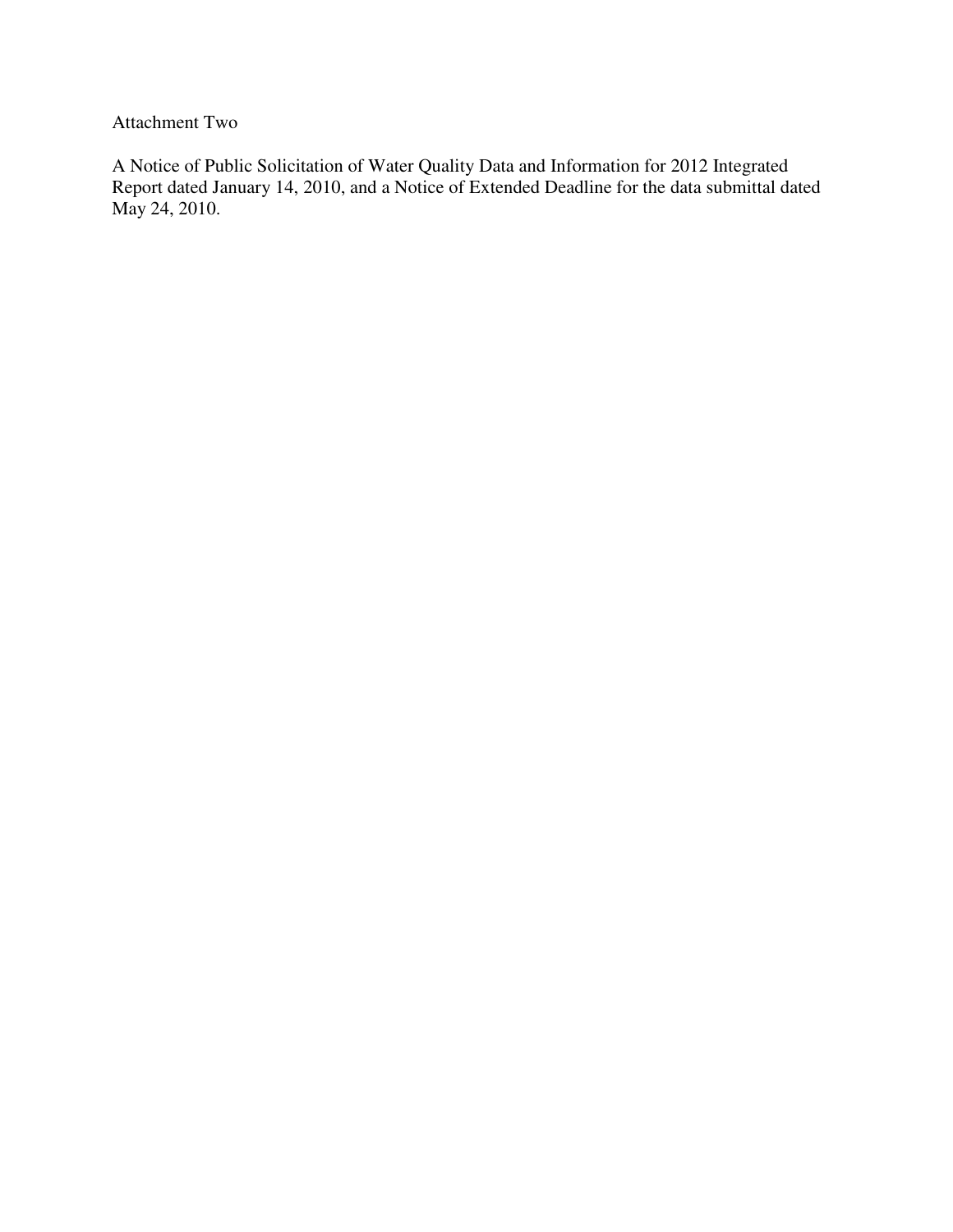

# State Water Resources Control Board

#### Executive Office

Arnold Schwarzenegger *Governor*

Linda S. Adams *Secretaryfor Environmental Protection*

Charles R. Hoppin, Chairman 1001 I Street· Sacramento, California 95814· (916) 341-5603 Mailing Address: P.O. Box 100· Sacramento, California· 95812-0100 Fax (916) 341-5621 • http://www.waterboards.ca.gov

JAN 14.2010

To: Interested Persons

NOTICE OF PUBLIC SOLICITATION OF WATER QUALITY DATA AND INFORMATION FOR 2012 CALIFORNIA INTEGRATED REPORT - SURFACE WATER QUALITY ASSESSMENT AND LIST OF IMPAIRED WATERS [Clean Water Act Sections 305(b) and 303(d)]

The State Water Resources Control Board (State Water Board), by way of this Notice, initiates the solicitation period for interested persons to subm'it data and information regarding water quality conditions in surface waters of California (please note that groundwater data should not be submitted): Information gathered will be used for assessing overall surface water quality conditions and identifying impaired waters (waters not meeting water quality standards), for the development of the 2012 California Integrated Report. This Notice contains the contact information for the State Water Board staff, instructions to follow when submitting data and information to the State Water Board, and a form to be completed that should accompany all submitted data and information. Data and information submitted should not be limited to only those data sets that show water quality standards being-exceeded. Data that show standards are being met should also be submitted as they will contribute to a complete understanding of the quality of the State's surface waters. All submittals must be received by the State Water Board no later than 5:00 p.m., June 30, 2010.

### Background Information: Integrated Report

States are required to develop a report on overall surface water quality and a list of impaired surface waters or water quality limited segments (distinct portions of rivers, streams, lakes, ocean waters, etc.) identifying relevant pollutants/stressors and to submit the information to the United States Environmental Protection Agency (USEPA) every two years. These requirements are contained-in the federal Clean Water Act (CWA) Sections 305(b) and 303(d).

CWA section 305(b) requires that States provide an overall water quality condition assessment of surface waters of the State to serve as part of the USEPA National Water Quality Inventory Report to Congress and is used to inform water quality management decisions. This report is referred to as the "Section 305(b) Report on Water Quality", the "Section 305(b) Report", or the "Surface Water Quality Assessment."

CWA section 303(d) requires that States provide lists of water bodies not meeting water quality standards (beneficial uses, water quality objectives/criteria or the State's Anti-

*California Environmental Protection Agency*

*RecycledPaper*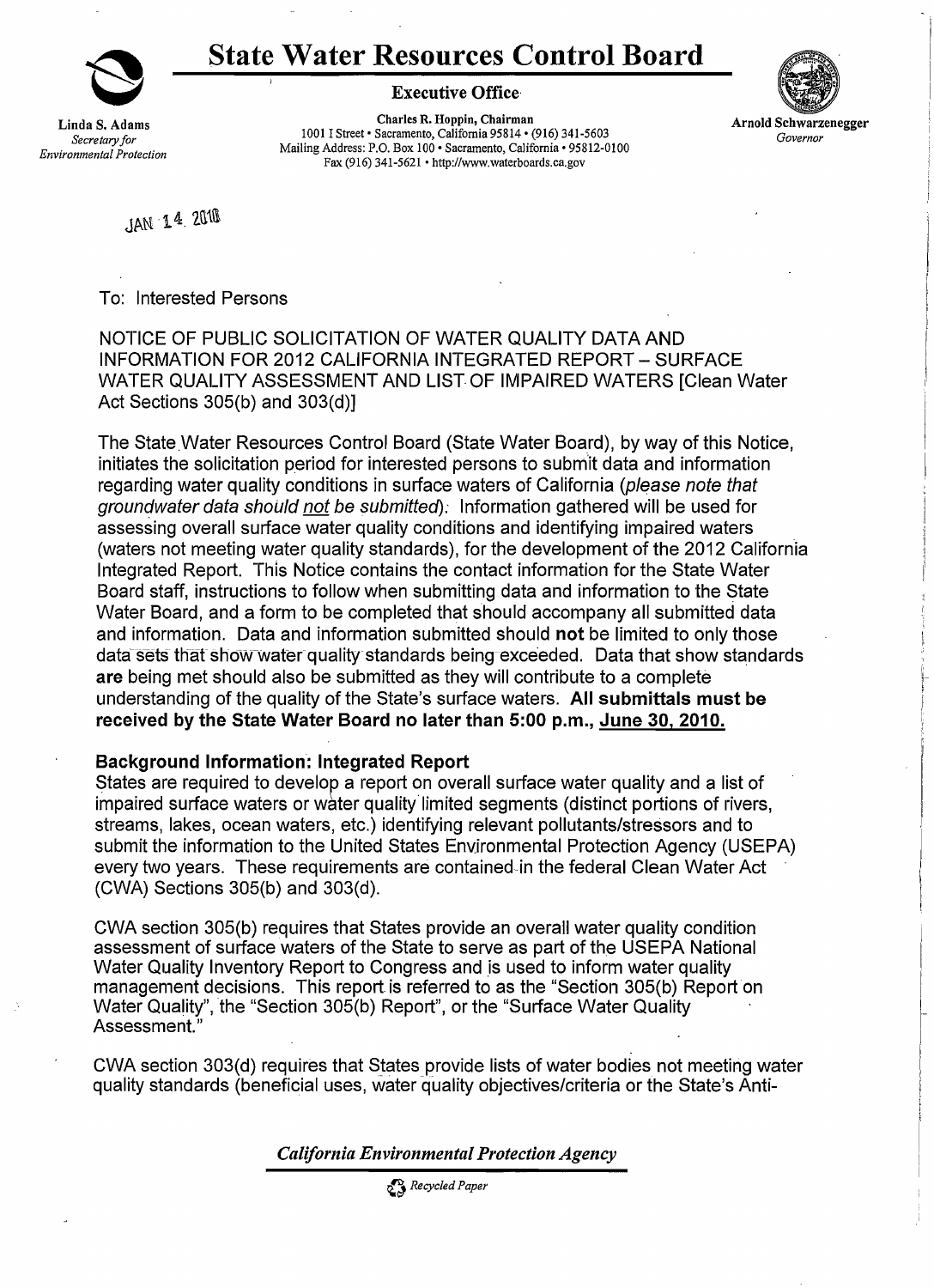degradation Policy) and waters that are not expected to meet water quality standards with the implementation of technology-based controls. This list is commonly referred to as the "Section 303(d) List" or the "List of Impaired Waters. All readily available data and information submitted pursuant to this solicitation will be reviewed and assessed using the Water Quality Control Policy for Developing California's Clean Water Act Section 303(d) List (Listing Policy). Requirements for data and information specified in"the Listing Policy - including those for quality control and assurance, temporal and spatial characteristics, and minimum sample sizes — will be followed when the Water Boards review data and information. The Listing Policy may be viewed at: [http://www.waterboards.ca.gov/water](http://www.waterboards.ca.gov/water_issues/programs/tmdl/303d_listing.shtml) issues/programs/tmdIl303d. listing.shtml.

USEPA has final control over what is listed on the Section 303(d) list. As required by federal law, water bodies included on the Section 303(d) List will be scheduled for development of total maximum daily loads (TMDLs). A TMDL is the total maximum daily load(s) of a pollutant that can be discharged daily into a given water body and still ensure the attainment of applicable water quality standards. More information about California's TMDL program is available at:

[http://www.waterboards.ca.gov/water](http://www.waterboards.ca.gov/water_issues/programs/tmdl/) issues/programs/tmdl/

The State and Regional' Water Boards will be developing a Californ'ia Integrated Report which contains the Section 305(b) Report and Section 303(d) List for California. First, each of the nine Regional Water Quality Control Boards (Regional Water Boards) will develop Regional Integrated Reports. These Regional Integrated Reports will be reviewed and combined by the State Water Board into the California Integrated Report. Data and information submitted to the State Water Board during the current solicitation period will be used in developing the Regional Integrated Reports and the 2012 California Integrated Report. Regional Water Boards and then the State Water Board will send public notice when the 2012 Integrated Report is completed and available for public comments. '

### **2010 California Integrated Report Update**

The State Water Board is currently completing the 2010 Integrated Report for California. We plan to submit the Report to USEPA in early 2010. Although completion of the 2010 Integrated Report overlaps the beginning of the 2012 data solicitation, data submitted pursuant to this Notice will not be considered for the 2010 Integrated Report. The 2010 Integrated Report is a combined 2008-2010 report, which was adopted by each Regional Water Board during 2008 and 2009. The State Water Board staff will send a public notice when the 2010 California Integrated Report is completed and available for public comments in spring of 2010. The 2010 Integrated Report includes the data, which was submitted to the Regional Water Boards in February 2006 as a result of the 2008 data solicitation effort.

### **Scope of Data Submittal**

1. Any person including, but not limited to, private citizens, public agencies, local, State, and federal governmental agencies, non-profit organizations, and businesses possessing' information regarding the quality of the State's waters may contribute data and information pursuant to this solicitation. The data and information and any supporting (analytical) data such as pH and hardness, need to be submitted in a format that can be readily assessed. for listing purposes. **All submittals, to the extent feasible, should be submitted in an electronic format that is PC compatible, preferably Office 2003 or PDF format** (see Enclosure 1 for detailed requirements). Please note that data submitted as part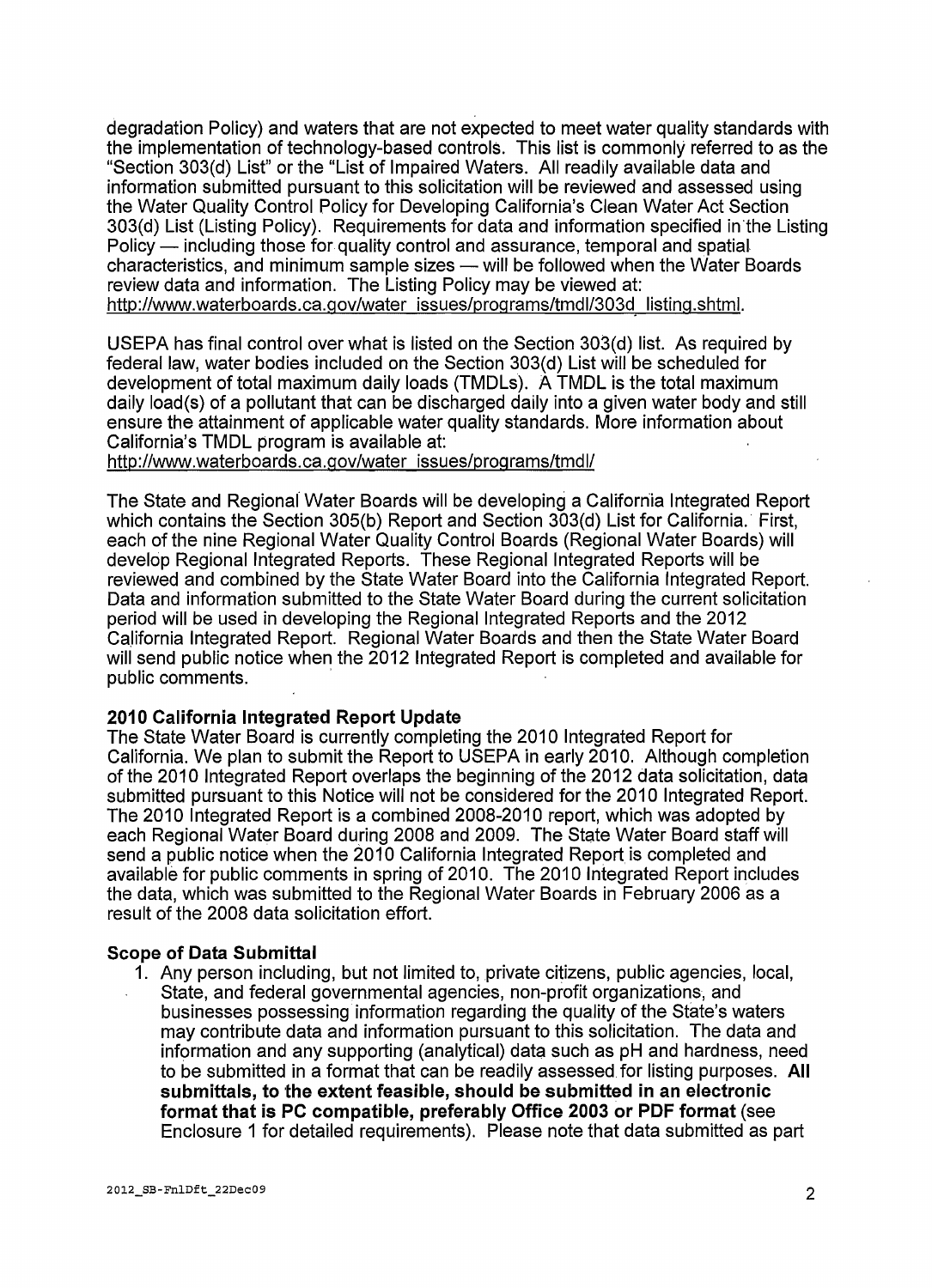of the 2010 section 303(d) List update need not be submitted.

- 2. All new available data and information will be considered. A list of the types of data and information that will be considered can be found in section 6.1.1 of the listing Policy. This list includes receiving water discharger's monitoring and reporting program data. A complete set of any new data that has become available since the end of the previous data solicitation period (December 4,  $2005 -$  February 28, 2006) should be submitted in electronic format (if possible) to the State Water Board staff developing the Integrated Report (see details on who should receive data on following page).
- 3. Any interested person may request reassessment of a water body on the existing Section 303(d) List. The interested person should:
	- a. Describe the reason(s) the listing is inappropriate and clearly state the reason the interested party would come to a different outcome, and;
	- b. Provide the data and information necessary, according to the Listing Policy, to enable staff to conduct a complete reassessment.
- 4. For purposes of this solicitation, "information" includes any documentation that a water body is or is not meeting, or is or is not likely to meet, existing water quality standards (i.e., beneficial uses of water, water quality objectives/criteria, and the State's Anti-degradation Policy as listed in the State's Water Quality Control Plans [Basin Plans], statewide water quality control plans [e.g., the California Ocean Plan], the California Code of Regulations, and pertinent federal laws and regulations).
- 5. "Data" are considered to be numeric information (Le., measurements of specific physical, chemical, or biological characteristics in aquatic environments)
- 6. Data and information provided may pertain to individual water body segments, entire water bodies, or whole watersheds in California.
- 7. The section 303(d) List and the section 305(b) Report update efforts are not designed, intended, or able to change existing water quality standards. Persons interested in recommending changes to existing water quality standards should contact the appropriate Regional Water Board.

For the 2012 California Integrated Report update, data and information must be submitted to the State Water Board. All submittals must be received by the State Water Board no later than 5:00 p.m., June 30, 2010. All data and information should be sent to Jeffrey Shu of the State Water Board staff at the following address:

Jeffrey Shu State Water Resources Control Board Division of Water Quality P.o. Box 100 Sacramento, CA 95812-0100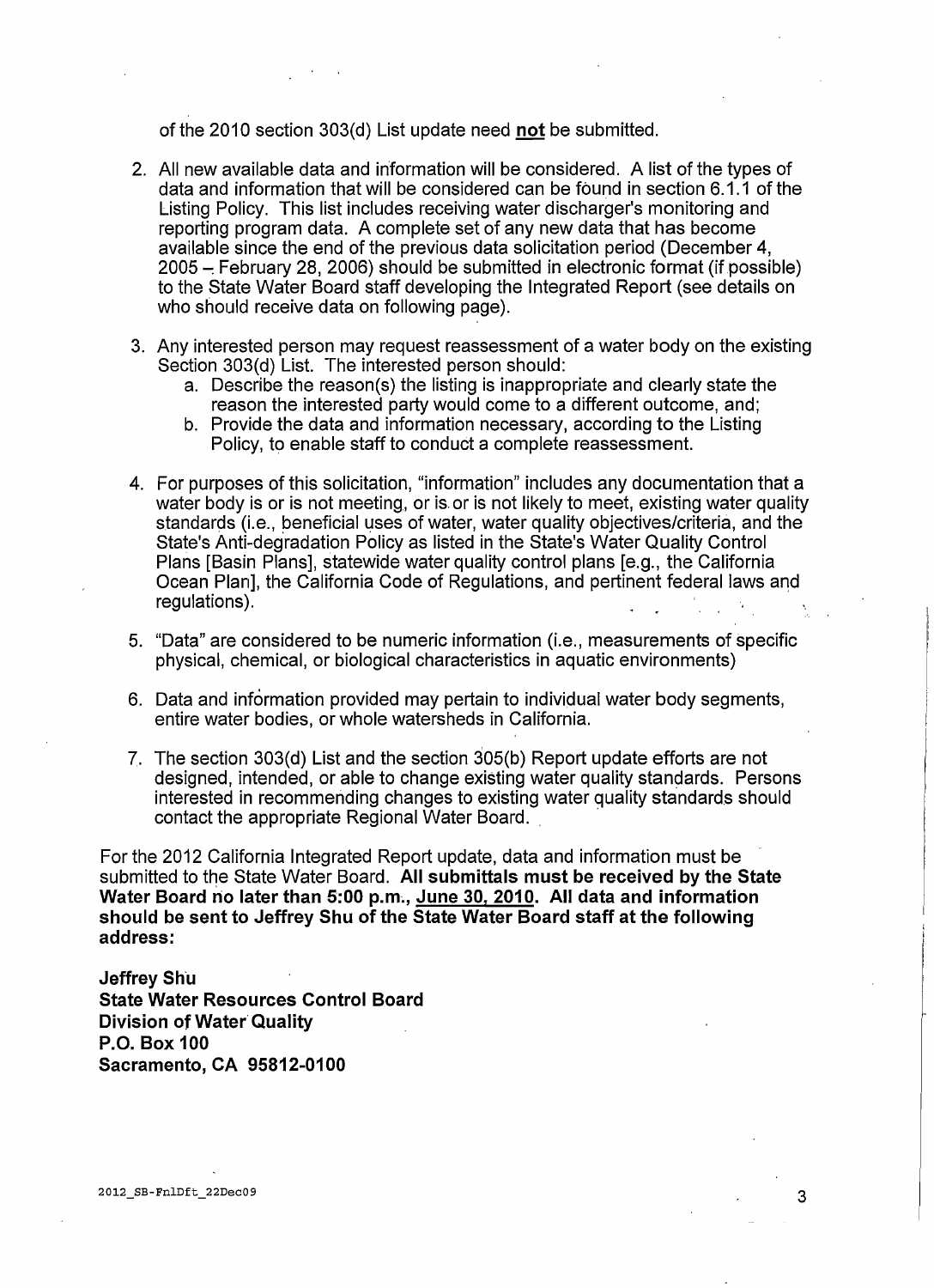There are three enclosures to this letter which contain the following information:

- **• Enclosure 1** contains detailed information 'about the requirements for submitting water quality data and information.
- **• Enclosure 2** is a map of California showing the locations of each of the nine Regional Water Boards and some of the major water bodies within each Region.
- **• Enclosure 3** is the "2012 Integrated Report Data Submittal Information Form". To facilitate processing, a completed copy of this form should accompany each data submittal.

Questions regarding data or information submittals, or about other information included in this Notice, should be directed to the following State Water Board staff: Jeffrey Shu at (916) 323-1308 or JShu@waterboards.ca.gov, or Shakoora Azimi-Gaylon at (916) 341-5508 or SAGaylon@waterboards.ca.gov.

Please bring this Notice to the attention of anyone you believe may be interested in this matter.

Sincerely,

Down Rice

Dorothy Rice Executive Director

**Enclosures** 

cc: Ms. Alexis Strauss, Director Water Division (WTR-1) U.S. Environmental Protection Agency, Region 9 75 Hawthorne Street San Francisco, CA 94105

> All Regional Water Quality Control Board Executive Officers and Assistant Executive Officers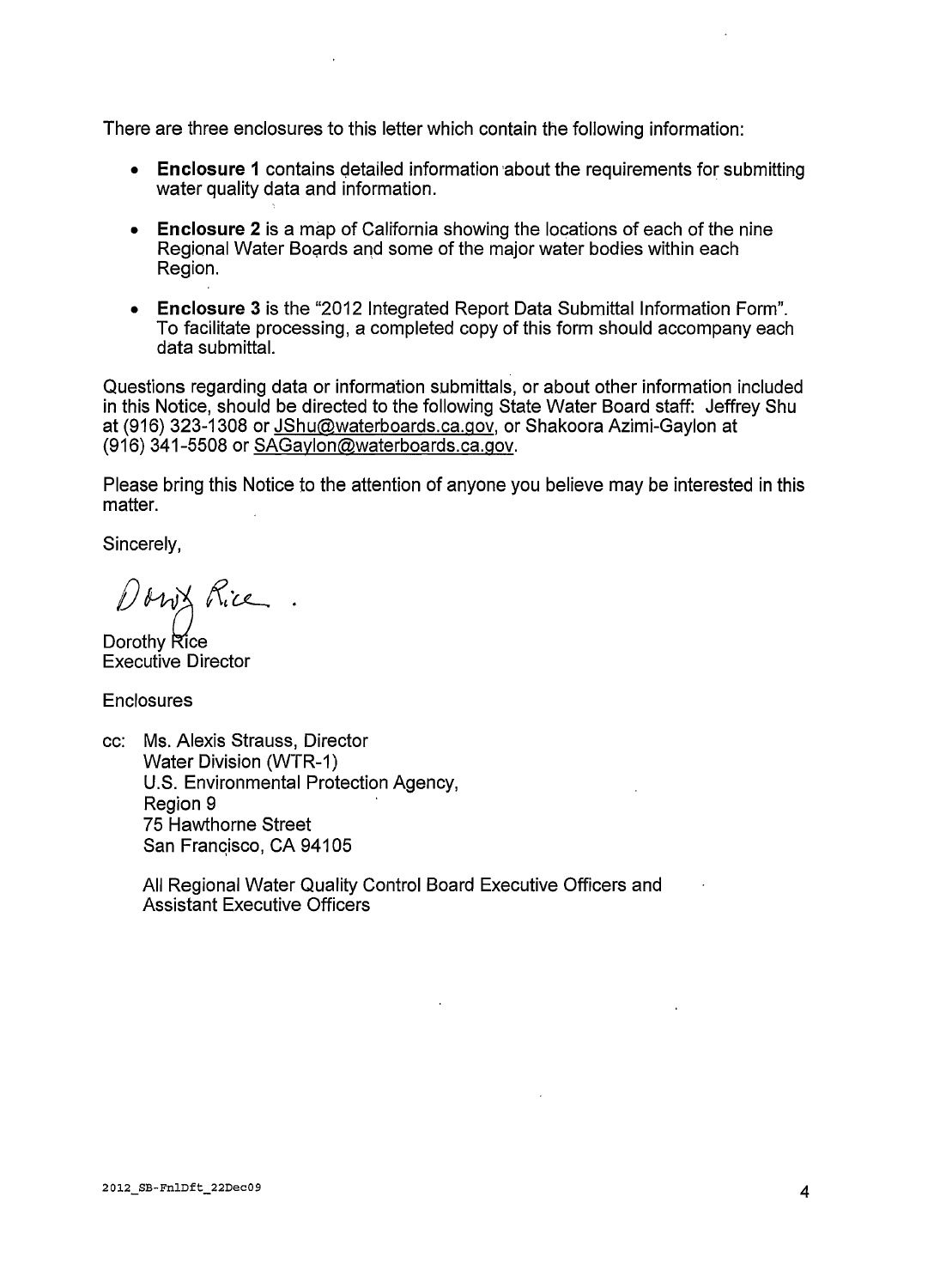### **Data Submittal Requirements:**

- 1. **All submittals, to the extent feasible, should be in electronic format that is PC compatible, preferably in Office 2003 or PDF format.** References to web sites will not be accepted in lieu of actual data submitted.
- 2. To expedite processing, all data and information to be submitted should include a completed 2012 Integrated Report Data Submittal Information Form (see Enclosure 3) with the folloWing:
	- a. Name of person or organization submitting data and information or certifying the completeness and accuracy of the data and information;
	- b. Contact information of the person or organization;
	- c. Date at which data and information is being submitted to the State Water Board;
	- d. Which Regional Water Board the data and information is to be assessed for (see Map in Enclosure 2);
	- e. Whether Geographical Information System (GIS) data files (ArcGIS mxd or ArcView shapefiles) are included;
	- f. Pollutant categories the submitted data and information pertain to;
	- g. Starting and ending dates of when data was collected, or time period which the submitted information represents;
	- h. Brief summary of submittal or list of submittal contents of and any instructions required for assessment, which may include:
		- i. Definitions for codes or abbreviations used; and
		- ii. Whether additional summaries or instructions are attached to the cover sheet or where they are included in the submittal;
	- i. Whether electronic or hard copy/paper format is being submitted.
- 3. To be considered of sufficient quality to be used as a primary line of evidence in assessing water quality attainment, per Listing Policy sections 6.1.2 and 6.1.4, solicited data being submitted should contain the following:
	- a. To the extent feasible, all data should be submitted in a compatible digital format i.e. in a SWAMP comparable format http://swamp.mpsl.mlml.calstate.edu/swamp-comparability and ready for assessment;
	- b. The name and exact area of the water body and monitoring sites as described in requirement 4.b;
	- c. Metadata for the field and lab data, such as:
		- i. Data and time of measurements;
		- ii. Location of measurements (unique site code, latitude and longitude, and water body name);
		- iii. Number of samples;
		- iv. Analytes;
		- v. Units of measurement;
		- vi. Methods and detection limits, and
		- vii. Other relevant factors: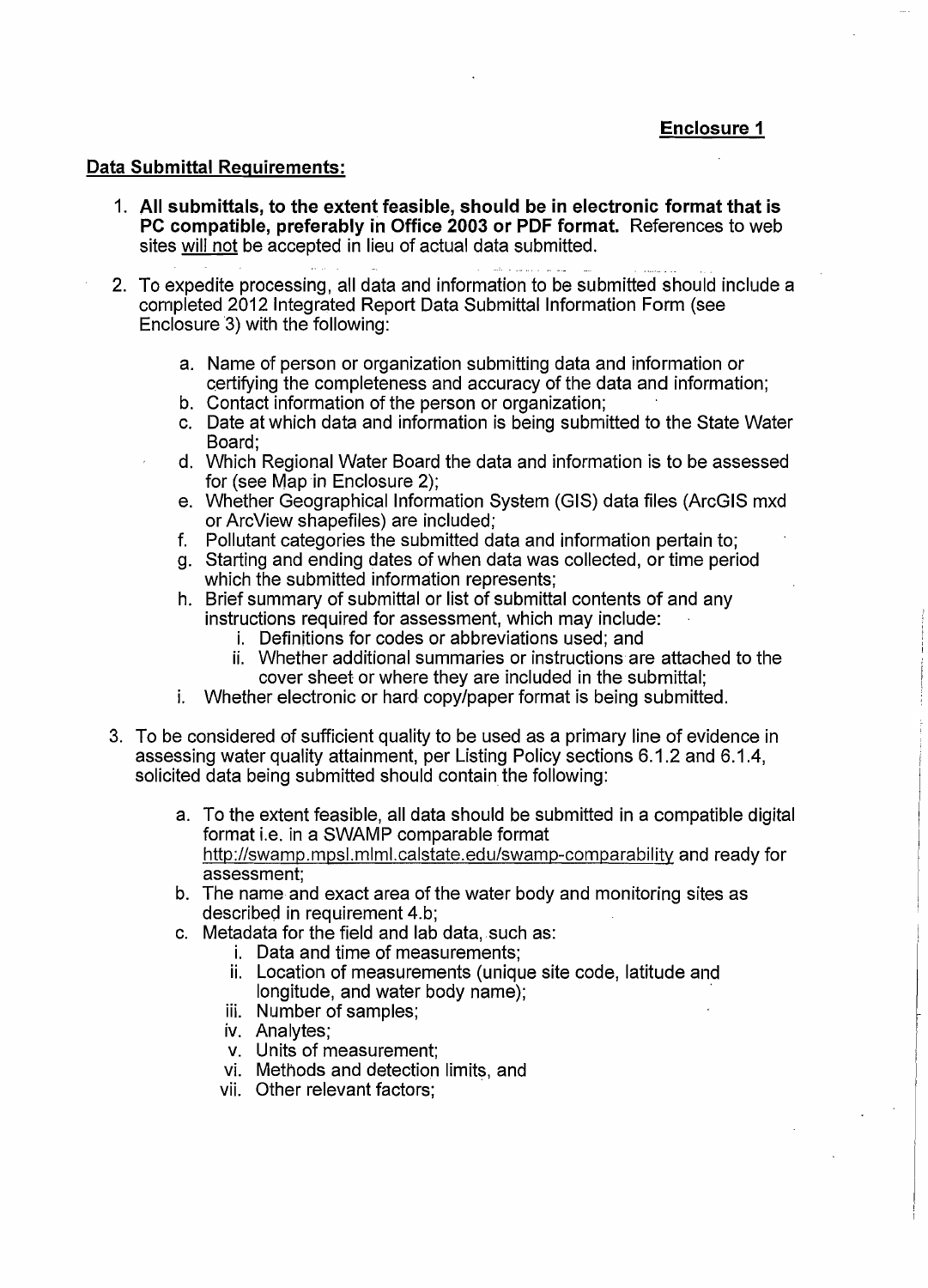- d. Supporting or associated analytical data (e.g. hardness data with dissolved metals samples, temperature and pH data with ammonia measurements);
- e. A signed copy of the quality assurance procedures including a signed copy of the Quality Assurance Project Plan (QAPP) or equivalent document **must be submitted.** The signature must be from the person who is responsible for quality of the data submitted for this water quality assessment. A hard copy of the QAPP must be submitted if a hard copy of the data is submitted. A QAPP or equivalent document must contain, at a minimum, the following:
	- i. Objectives of the study, project, or monitoring program;
	- ii. Methods used for sample collection and handling;
	- iii. Field and laboratory measurement and analysis;
	- iv. Data management, validation, and recordkeeping (including proper chain of custody) procedures;
	- v. Quality assurance and quality control requirements;
	- vi. A statement certifying the adequacy of the QAPP (plus name of person certifying the document); and
	- vii. A description of personnel training.
- f. For narrative and qualitative submittals, the submission must:
	- i. Describe events or conditions that indicate impacts on water quality;
	- ii. Provide linkage between the measurement endpoint (e.g., a study that may have been performed for some other purpose) and the water quality standard of interest;
	- iii. Be scientifically defensible;
	- iv. Provide analyst's credentials and training;
	- v. Be verifiable by the State Water Board or Regional Water Board; and
	- vi. Identify the name and exact area of the water body and monitoring sites with details (as described under bullet 3).
- g. For photographic documentation, the submission must:
	- i. Identify the date and time;
	- ii. Identify the name and exact area of the water body and monitoring sites with details (as described in bullet 3);
	- iii. Provide a thorough description of photograph(s);
	- iv. Describe the spatial and temporal representation of the photographs;
	- v. Provide linkage between photograph-represented condition and condition that indicates impacts on water quality;
	- vi. Provide photographer's rationale for area photographed and camera settings used; and
	- vii. Be verifiable by the State Water Board or Regional Water Board.
- h. 'For data from citizen volunteer water quality monitoring efforts, the submission should include:
	- i. The name of the group; and
	- ii. An indication of any training in water quality assessment completed by members of the group;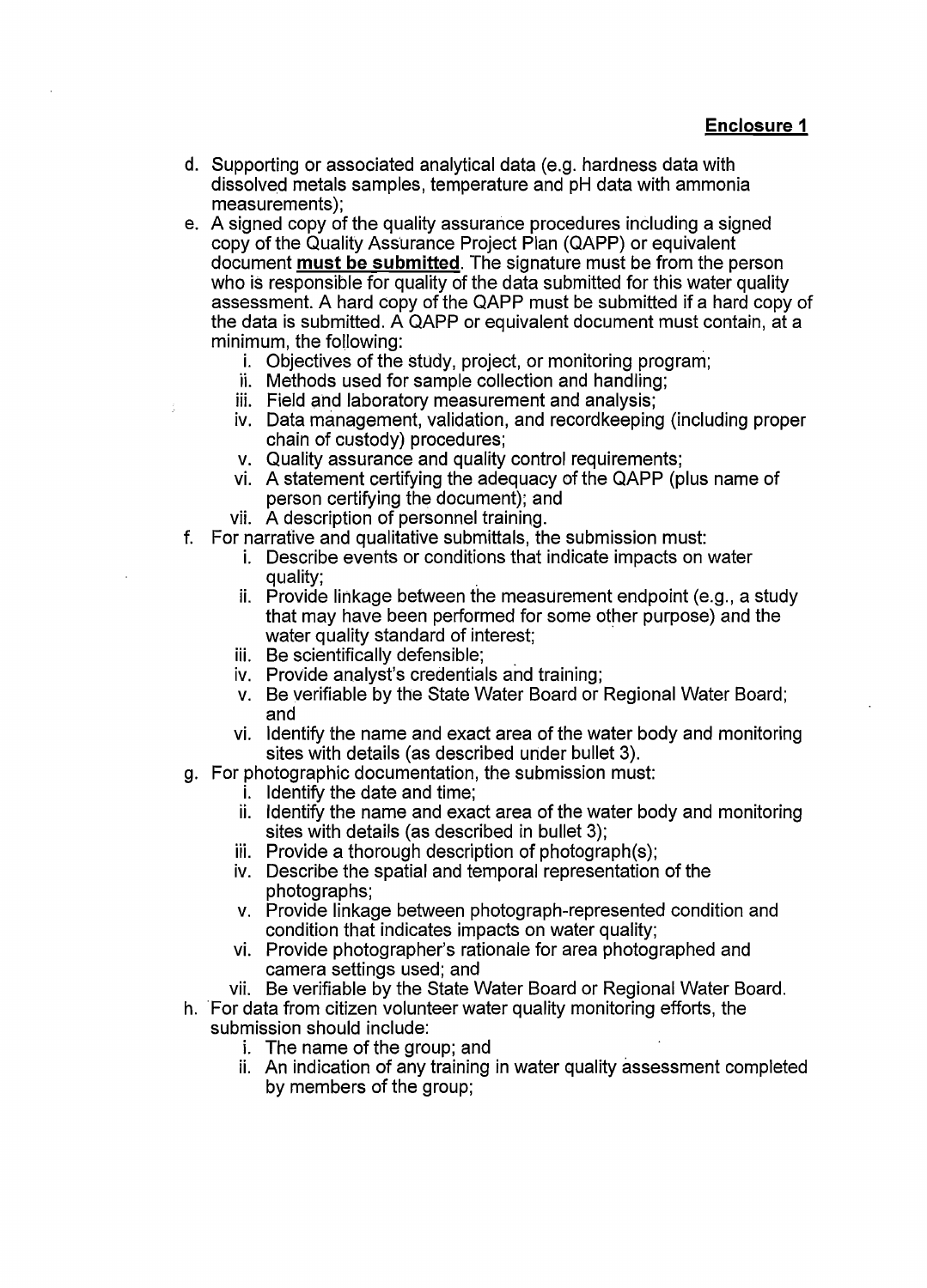- i. Site-specific or project-specific sampling and analysis plan for numeric data should also be available containing the following:
	- i. Data quality objectives or requirements of the project;
	- ii. A statement that data quality objectives or requirements were achieved;
	- iii. Rationale for the selection of sampling sites, water quality parameters, sampling frequency and methods that assure the samples are spatially and temporally representative of the surface water and representative of conditions within the targeted sampling timeframe; and
	- iv. Documentation to support the conclusion that results are reproducible.
- 4. GIS data files should include:
	- a. GIS metadata with detail of all parameters of the projection including datum.
	- b. The name and exact area of the water body and monitoring sites the information concerns, including either:
		- i. Very clear electronic copy of maps indicating the area the information concerns; (e.g., mark sample location on a USGS 7.5 minute topographic quad map along with the quad sheet name); or
		- ii. The latitude/longitude of the location.

All new data and information must be received by the close of business at 5:00 p.m. on June 30, 2010.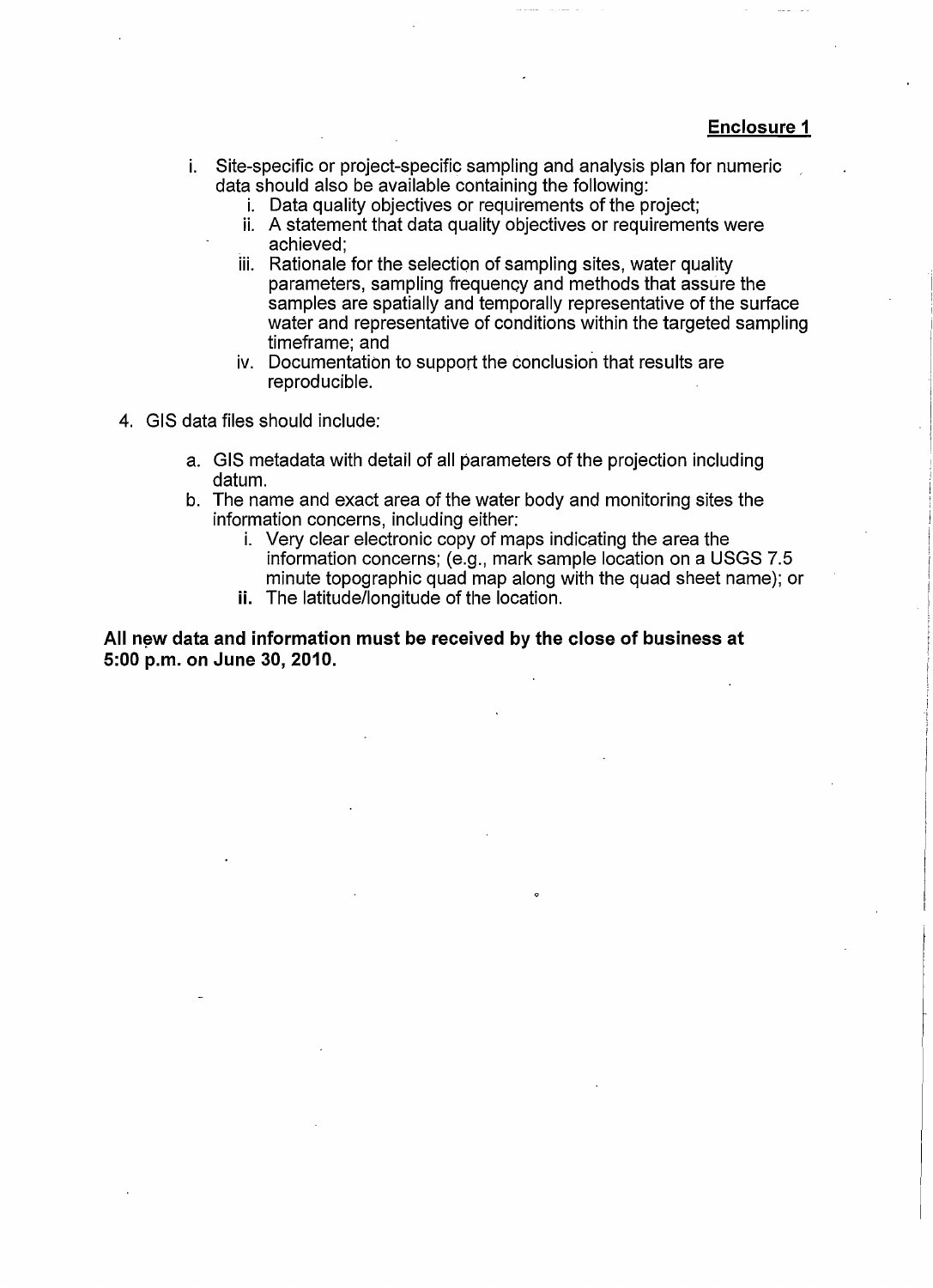$\label{eq:2.1} \frac{1}{\sqrt{2}}\int_{\mathbb{R}^3}\frac{1}{\sqrt{2}}\left(\frac{1}{\sqrt{2}}\right)^2\frac{1}{\sqrt{2}}\left(\frac{1}{\sqrt{2}}\right)^2\frac{1}{\sqrt{2}}\left(\frac{1}{\sqrt{2}}\right)^2\frac{1}{\sqrt{2}}\left(\frac{1}{\sqrt{2}}\right)^2.$ 

 $\label{eq:2.1} \frac{1}{\sqrt{2}}\int_{\mathbb{R}^3}\frac{1}{\sqrt{2}}\left(\frac{1}{\sqrt{2}}\right)^2\frac{1}{\sqrt{2}}\left(\frac{1}{\sqrt{2}}\right)^2\frac{1}{\sqrt{2}}\left(\frac{1}{\sqrt{2}}\right)^2\frac{1}{\sqrt{2}}\left(\frac{1}{\sqrt{2}}\right)^2.$  $\label{eq:2.1} \frac{1}{\sqrt{2}}\int_{\mathbb{R}^3}\frac{1}{\sqrt{2}}\left(\frac{1}{\sqrt{2}}\right)^2\frac{1}{\sqrt{2}}\left(\frac{1}{\sqrt{2}}\right)^2\frac{1}{\sqrt{2}}\left(\frac{1}{\sqrt{2}}\right)^2.$ 

 $\label{eq:2.1} \frac{1}{\sqrt{2}}\int_{\mathbb{R}^3}\frac{1}{\sqrt{2}}\left(\frac{1}{\sqrt{2}}\right)^2\frac{1}{\sqrt{2}}\left(\frac{1}{\sqrt{2}}\right)^2\frac{1}{\sqrt{2}}\left(\frac{1}{\sqrt{2}}\right)^2\frac{1}{\sqrt{2}}\left(\frac{1}{\sqrt{2}}\right)^2.$  $\label{eq:2.1} \mathbf{P}_{\mathbf{r}}(t) = \mathbf{P}_{\mathbf{r}}(t) + \mathbf{P}_{\mathbf{r}}(t) + \mathbf{P}_{\mathbf{r}}(t)$ 

 $\label{eq:2.1} \frac{1}{\sqrt{2}}\int_{\mathbb{R}^3}\frac{1}{\sqrt{2}}\left(\frac{1}{\sqrt{2}}\right)^2\frac{1}{\sqrt{2}}\left(\frac{1}{\sqrt{2}}\right)^2\frac{1}{\sqrt{2}}\left(\frac{1}{\sqrt{2}}\right)^2\frac{1}{\sqrt{2}}\left(\frac{1}{\sqrt{2}}\right)^2\frac{1}{\sqrt{2}}\left(\frac{1}{\sqrt{2}}\right)^2\frac{1}{\sqrt{2}}\frac{1}{\sqrt{2}}\frac{1}{\sqrt{2}}\frac{1}{\sqrt{2}}\frac{1}{\sqrt{2}}\frac{1}{\sqrt{2}}$ 

 $\label{eq:2.1} \frac{1}{\sqrt{2}}\int_{\mathbb{R}^3}\frac{1}{\sqrt{2}}\left(\frac{1}{\sqrt{2}}\right)^2\frac{1}{\sqrt{2}}\left(\frac{1}{\sqrt{2}}\right)^2\frac{1}{\sqrt{2}}\left(\frac{1}{\sqrt{2}}\right)^2\frac{1}{\sqrt{2}}\left(\frac{1}{\sqrt{2}}\right)^2.$ 

 $\label{eq:2.1} \frac{1}{\sqrt{2}}\int_{\mathbb{R}^3}\frac{1}{\sqrt{2}}\left(\frac{1}{\sqrt{2}}\right)^2\left(\frac{1}{\sqrt{2}}\right)^2\left(\frac{1}{\sqrt{2}}\right)^2\left(\frac{1}{\sqrt{2}}\right)^2\left(\frac{1}{\sqrt{2}}\right)^2\left(\frac{1}{\sqrt{2}}\right)^2\left(\frac{1}{\sqrt{2}}\right)^2\left(\frac{1}{\sqrt{2}}\right)^2\left(\frac{1}{\sqrt{2}}\right)^2\left(\frac{1}{\sqrt{2}}\right)^2\left(\frac{1}{\sqrt{2}}\right)^2\left(\frac$ 

 $\mathcal{L}(\mathcal{L}^{\mathcal{L}})$  and  $\mathcal{L}(\mathcal{L}^{\mathcal{L}})$  and  $\mathcal{L}(\mathcal{L}^{\mathcal{L}})$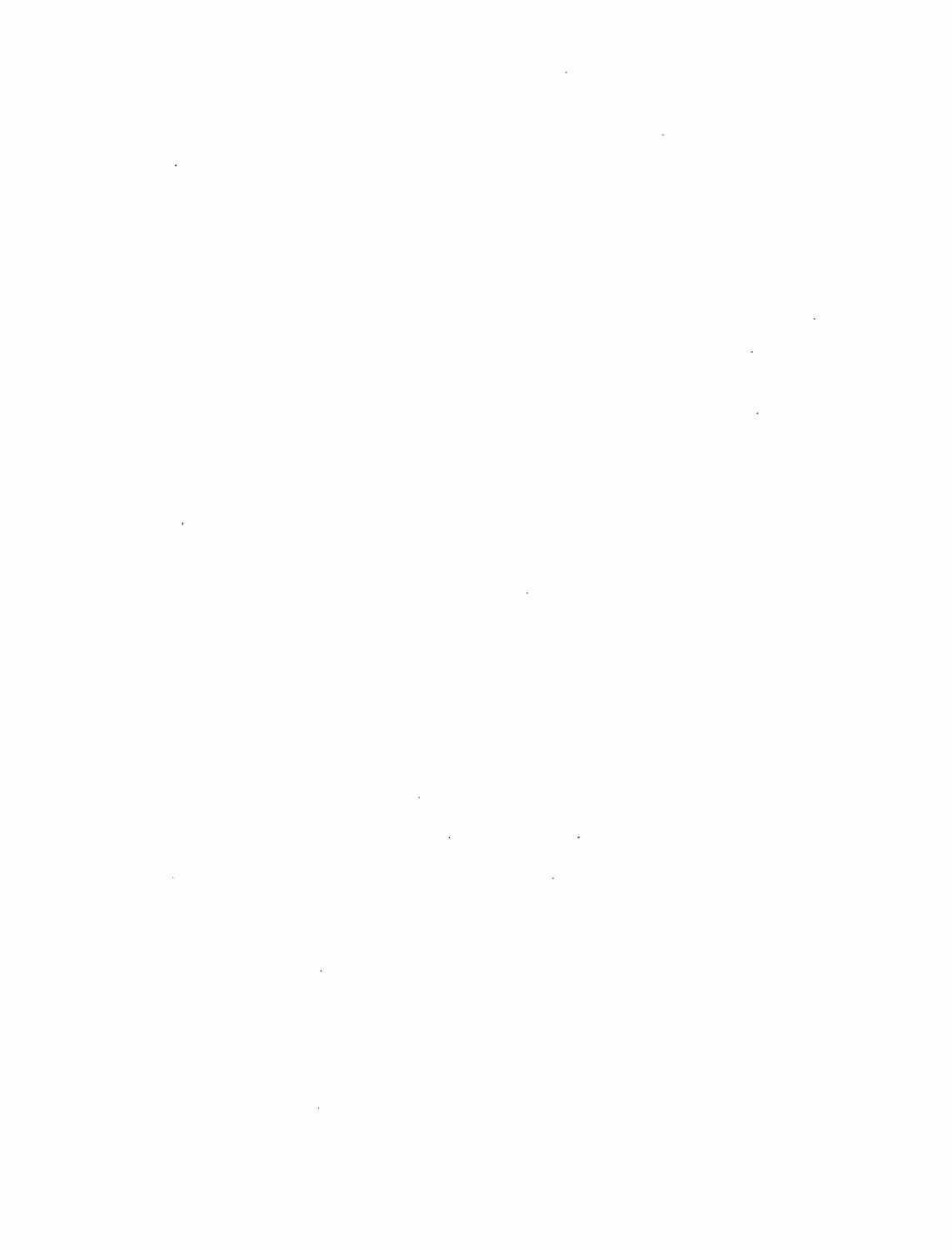# **California Regional Water Qual'ityControl Boards**

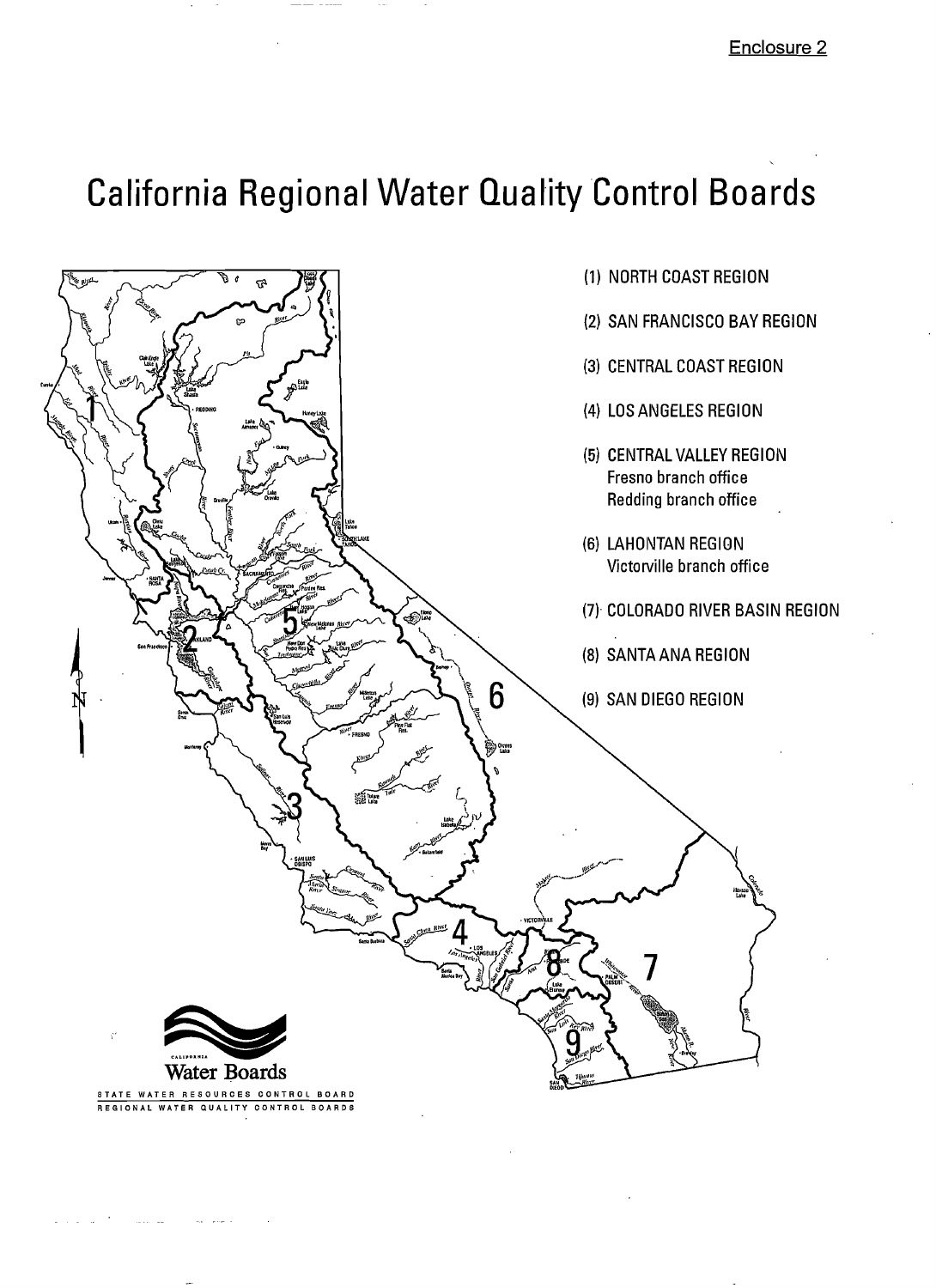$\label{eq:2.1} \frac{1}{\sqrt{2}}\int_{\mathbb{R}^3}\frac{1}{\sqrt{2}}\left(\frac{1}{\sqrt{2}}\right)^2\frac{1}{\sqrt{2}}\left(\frac{1}{\sqrt{2}}\right)^2\frac{1}{\sqrt{2}}\left(\frac{1}{\sqrt{2}}\right)^2\frac{1}{\sqrt{2}}\left(\frac{1}{\sqrt{2}}\right)^2\frac{1}{\sqrt{2}}\left(\frac{1}{\sqrt{2}}\right)^2\frac{1}{\sqrt{2}}\frac{1}{\sqrt{2}}\frac{1}{\sqrt{2}}\frac{1}{\sqrt{2}}\frac{1}{\sqrt{2}}\frac{1}{\sqrt{2}}$  $\label{eq:2.1} \frac{1}{\sqrt{2}}\int_{\mathbb{R}^3}\frac{1}{\sqrt{2}}\left(\frac{1}{\sqrt{2}}\right)^2\frac{1}{\sqrt{2}}\left(\frac{1}{\sqrt{2}}\right)^2\frac{1}{\sqrt{2}}\left(\frac{1}{\sqrt{2}}\right)^2\frac{1}{\sqrt{2}}\left(\frac{1}{\sqrt{2}}\right)^2.$  $\label{eq:2.1} \mathcal{L}(\mathcal{L}(\mathcal{L})) = \mathcal{L}(\mathcal{L}(\mathcal{L})) = \mathcal{L}(\mathcal{L}(\mathcal{L})) = \mathcal{L}(\mathcal{L}(\mathcal{L})) = \mathcal{L}(\mathcal{L}(\mathcal{L})) = \mathcal{L}(\mathcal{L}(\mathcal{L})) = \mathcal{L}(\mathcal{L}(\mathcal{L})) = \mathcal{L}(\mathcal{L}(\mathcal{L})) = \mathcal{L}(\mathcal{L}(\mathcal{L})) = \mathcal{L}(\mathcal{L}(\mathcal{L})) = \mathcal{L}(\mathcal{L}(\mathcal{L})) = \math$ 

 $\label{eq:2.1} \frac{1}{\sqrt{2}}\int_{\mathbb{R}^3}\frac{1}{\sqrt{2}}\left(\frac{1}{\sqrt{2}}\right)^2\frac{1}{\sqrt{2}}\left(\frac{1}{\sqrt{2}}\right)^2\frac{1}{\sqrt{2}}\left(\frac{1}{\sqrt{2}}\right)^2\frac{1}{\sqrt{2}}\left(\frac{1}{\sqrt{2}}\right)^2.$  $\label{eq:2.1} \frac{1}{\sqrt{2}}\int_{\mathbb{R}^3}\frac{1}{\sqrt{2}}\left(\frac{1}{\sqrt{2}}\right)^2\frac{1}{\sqrt{2}}\left(\frac{1}{\sqrt{2}}\right)^2\frac{1}{\sqrt{2}}\left(\frac{1}{\sqrt{2}}\right)^2\frac{1}{\sqrt{2}}\left(\frac{1}{\sqrt{2}}\right)^2.$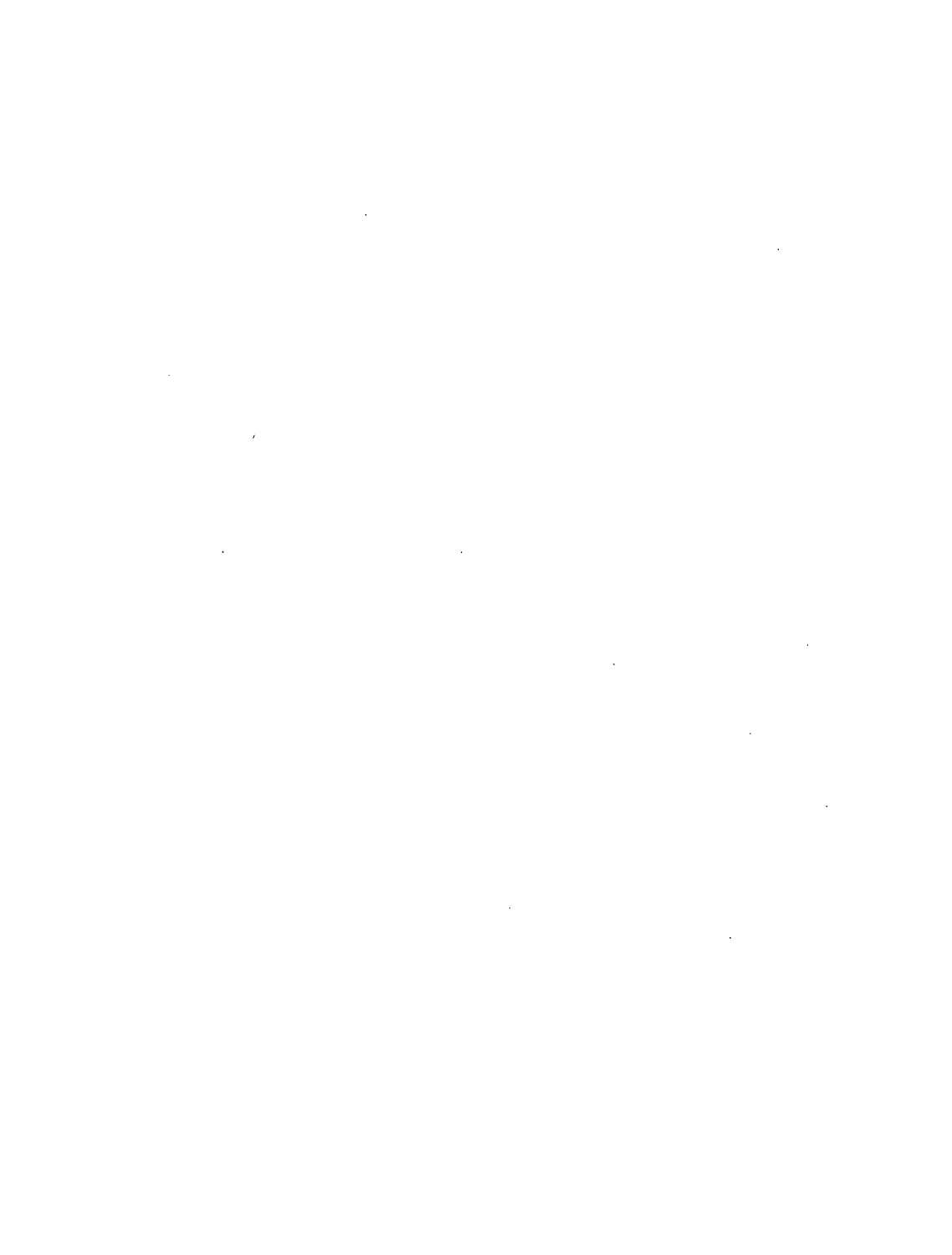### Enclosure 3

### 2012 Integrated Report Data Submittal Information Form

| The Control of the<br>A.<br>Contact Information<br>$\mathbf{r}=\mathbf{r}$ .<br>$\sim$ |         |            |       |                                  |  |
|----------------------------------------------------------------------------------------|---------|------------|-------|----------------------------------|--|
| <b>First Name:</b>                                                                     |         | Last Name: |       |                                  |  |
| Organization:                                                                          |         | $\bullet$  |       |                                  |  |
| <b>Mailing</b>                                                                         |         | $\cdot$    |       |                                  |  |
| Address:                                                                               | $\cdot$ |            |       |                                  |  |
| Email:                                                                                 |         |            |       | <b>Preferred Contact Method:</b> |  |
| Phone:                                                                                 |         |            | Email | Phone                            |  |

| $\epsilon$<br>Submittal-Information<br>$\label{eq:1} \mathbf{a} \cdot \mathbf{y} = \mathbf{t}^{-\eta} \cdot \mathbf{e}^{-\eta}$ |                    |                       |                      |  |  |  |  |
|---------------------------------------------------------------------------------------------------------------------------------|--------------------|-----------------------|----------------------|--|--|--|--|
| <b>Submittal Date:</b>                                                                                                          |                    |                       |                      |  |  |  |  |
| Region data intended for:                                                                                                       | (1) North Coast    | (2) San Francisco     | (3) Central Coast    |  |  |  |  |
| (Check all that apply)                                                                                                          | (4) Los Angeles    | (5) Central Valley    | (6) Lahontan         |  |  |  |  |
|                                                                                                                                 | (7) Colorado River | (8) Santa Ana         | (9) San Diego        |  |  |  |  |
| <b>GIS map layers included:</b><br>Yes                                                                                          |                    |                       |                      |  |  |  |  |
|                                                                                                                                 | Hydromodification  | <b>Other Organics</b> | <b>Toxicity</b>      |  |  |  |  |
|                                                                                                                                 | Metals/Metalloids  | Pathogens             | Trash                |  |  |  |  |
| <b>Pollutant Categories:</b><br>(Check all that apply)                                                                          | <b>Nuisance</b>    | <b>Pesticides</b>     | <b>Miscellaneous</b> |  |  |  |  |
|                                                                                                                                 | <b>Nutrients</b>   | Salinity              |                      |  |  |  |  |
|                                                                                                                                 | Other Inorganics   | Sediment              |                      |  |  |  |  |
| <b>Time Period Data Collected:</b>                                                                                              |                    |                       |                      |  |  |  |  |
| Summary of Data (Explanation of data included in submission or instructions on using data.):                                    |                    |                       |                      |  |  |  |  |
|                                                                                                                                 |                    |                       |                      |  |  |  |  |
|                                                                                                                                 |                    |                       |                      |  |  |  |  |
|                                                                                                                                 |                    |                       |                      |  |  |  |  |
|                                                                                                                                 |                    |                       |                      |  |  |  |  |
|                                                                                                                                 |                    |                       |                      |  |  |  |  |
|                                                                                                                                 |                    |                       |                      |  |  |  |  |
| <b>Submittal format:</b><br>Electronic<br>Hard Copy/Paper                                                                       |                    |                       |                      |  |  |  |  |
| 도 <sub>198</sub> 3<br>¥.                                                                                                        |                    |                       |                      |  |  |  |  |
| ing Age (1971)<br>Tingking Albert<br>Internal Use Only (by Water Boards)<br>n<br>Tri                                            |                    |                       |                      |  |  |  |  |
| Control #:                                                                                                                      |                    | <b>Date Received:</b> |                      |  |  |  |  |